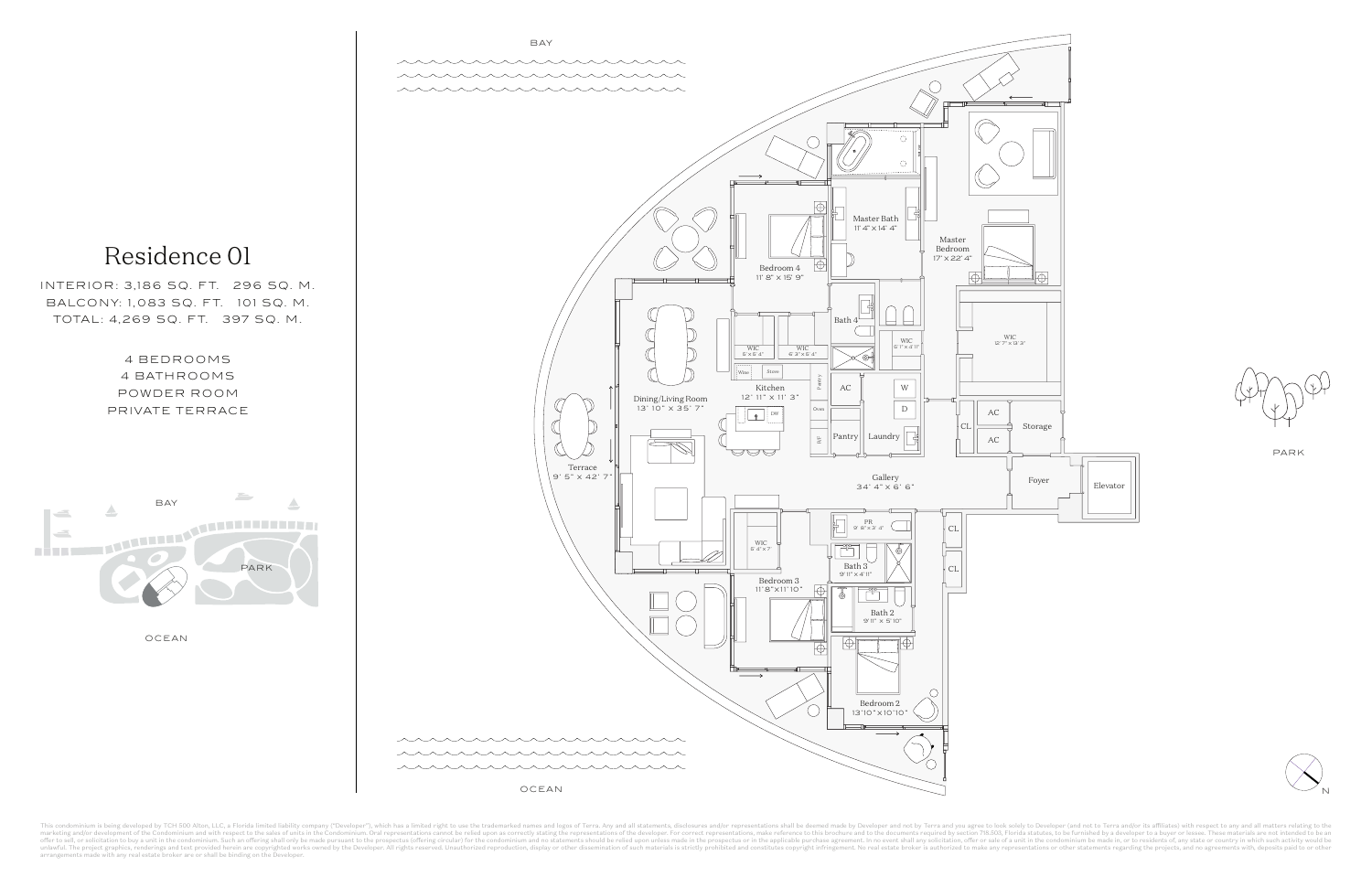

ススススススス uu uu uu uu 

OCEAN

This condominium is being developed by TCH 500 Alton, LLC, a Florida limited liability company ("Developer"), which has a limited right to use the trademarked names and logos of Terra. Any and all statements, disclosures a marketing and/or development of the Condominium and with respect to the sales of units in the Condominium. Oral reprosentations cannot be relied upon as correctly stating the representations, make reference to this brochur unlawful. The project graphics, renderings and text provided herein are copyrighted works owned by the Developer. All rights reserved. Unauthorized reproduction, display or other dissemination of such materials is strictly

OCEAN



3 BEDROOMS 3 BATHROOMS POWDER ROOM PRIVATE TERRACE



FIVE PARK / UNIT V

INTERIOR: 2,930 SQ. FT. 273 SQ. M. BALCONY: 782 SQ. FT. 73 SQ. M. TOTAL: 3,712 SQ. FT. 346 SQ. M.



\* \* \* \* \* \* \* \* \* \* \* \* \* \* \* \* \* in in the second control and control to the second control to the second control of the second control to the

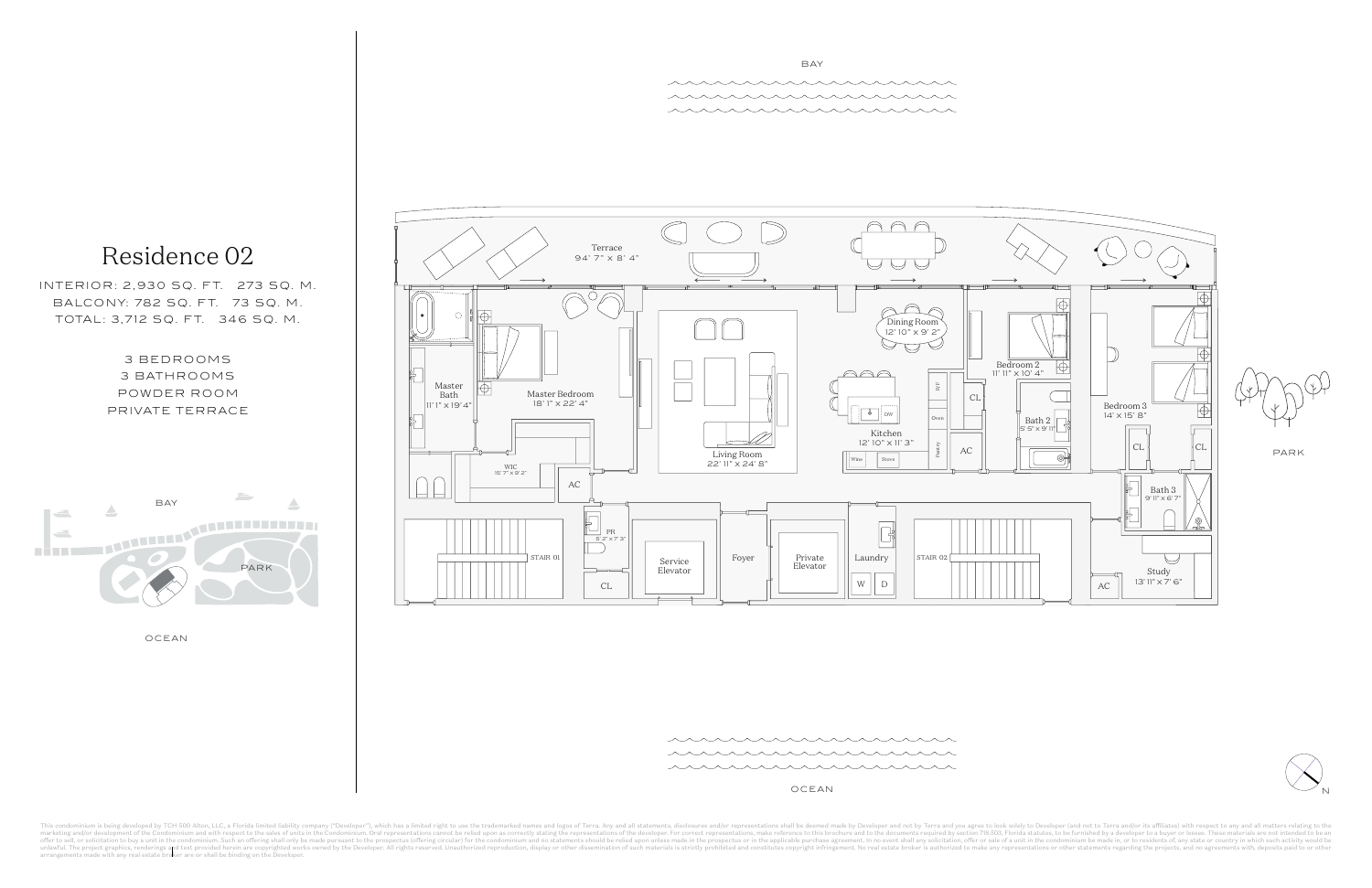

This condominium is being developed by TCH 500 Alton, LLC, a Florida limited liability company ("Developer"), which has a limited right to use the trademarked names and logos of Terra. Any and all statements, disclosures a marketing and/or development of the Condominium and with respect to the sales of units in the Condominium. Oral reprosentations cannot be relied upon as correctly stating the representations, make reference to this brochur unlawful. The project graphics, renderings and text provided herein are copyrighted works owned by the Developer. All rights reserved. Unauthorized reproduction, display or other dissemination of such materials is strictly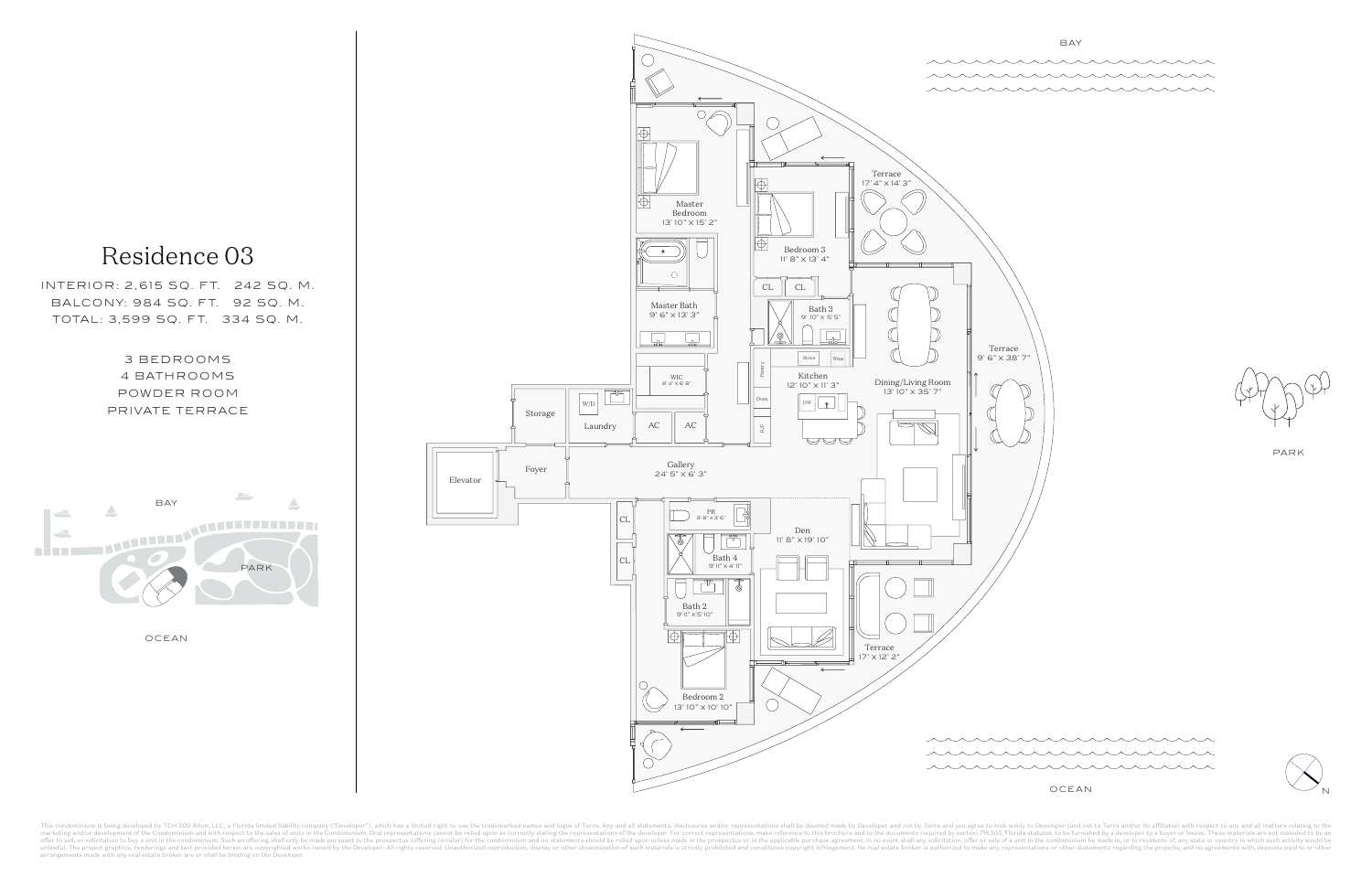2 BEDROOMS 2 BATHROOMS POWDER ROOM PRIVATE TERRACE



INTERIOR: 1,434 SQ. FT. 133 SQ. M. BALCONY: 344 SQ. FT. 32 SQ. M. TOTAL: 1,778 SQ. FT. 165 SQ. M.

OCEAN



![](_page_3_Figure_10.jpeg)

PARK

![](_page_3_Figure_0.jpeg)

OCEAN

This condominium is being developed by TCH 500 Alton, LLC, a Florida limited liability company ("Developer"), which has a limited right to use the trademarked names and logos of Terra. Any and all statements, disclosures a marketing and/or development of the Condominium and with respect to the sales of units in the Condominium. Oral reprosentations cannot be relied upon as correctly stating the representations, make reference to this brochur unlawful. The project graphics, renderings and text provided herein are copyrighted works owned by the Developer. All rights reserved. Unauthorized reproduction, display or other dissemination of such materials is strictly

![](_page_3_Figure_6.jpeg)

\*\*\*\*\*\*\*\*\*\*\*\*\*\*\*\*\* in a communication de la communicación de la communicación de la comunicación de la comunicación de la comunic

![](_page_3_Figure_12.jpeg)